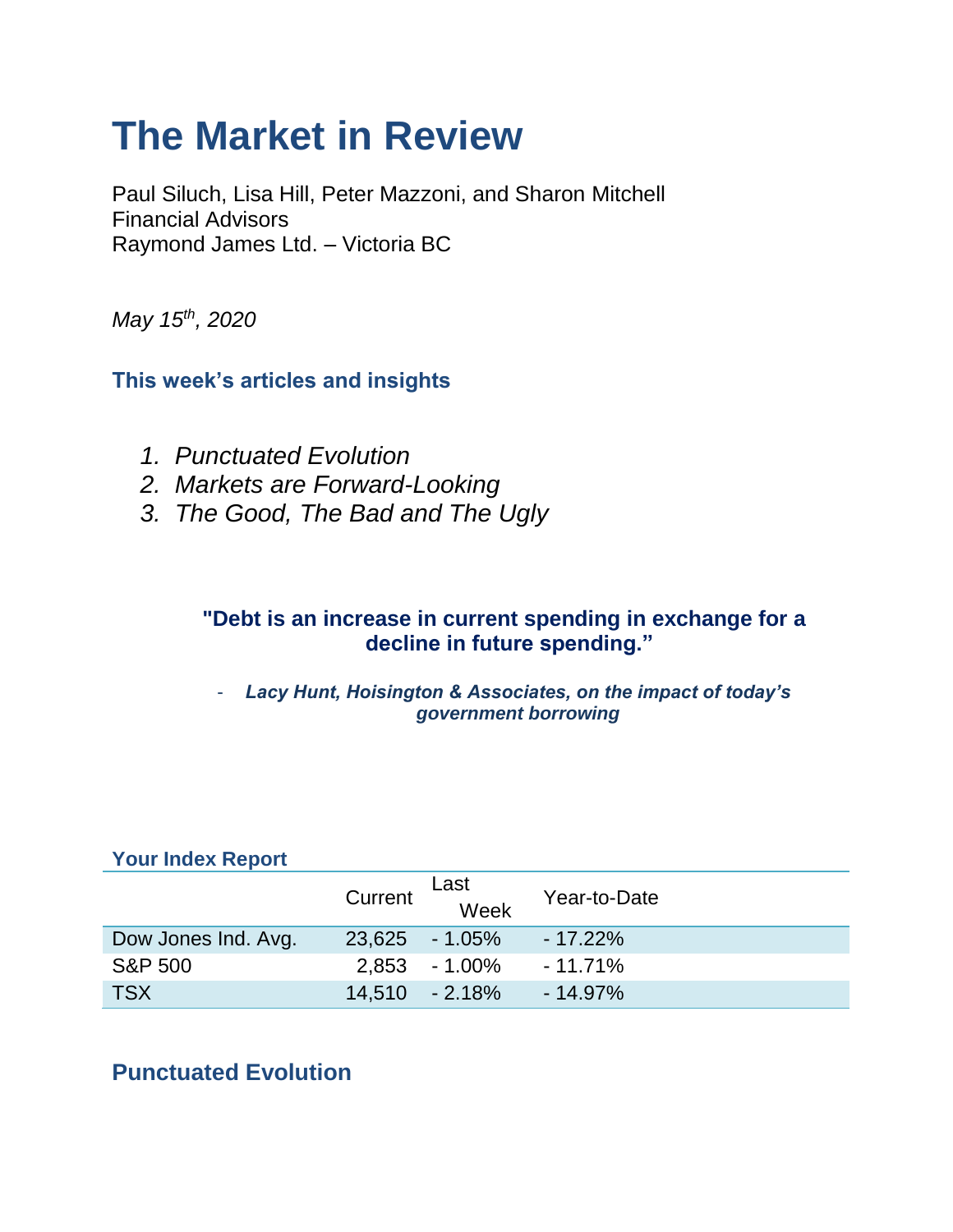Around 65 million years ago, a huge meteor slammed into what is now the Yucatan Pensinsula in Mexico, leaving a 93-mile wide crater. This unleashed a shock wave of debris and heat that circled the globe and wiped out threequarters of all life on Earth. Anything big, lumbering, and hungry died out.



As direct descendants of one of the surviving groups, we know the qualities that helped avoid extinction. Mammals – us - were warm-blooded, small, and liked to burrow. Perfect for a cooling world. Birds, part of the dinosaur family, were probably the quickest to flee and managed to find a new niche up in the air. Small reptiles, amphibions, fish, and insects also lived through the nuclear winter that followed.

When evolution was first proposed as a theory, it assumed a gradual change over the millennia. Most paleontologists today subscribe to "punctuated evolution" where things stumble along unchanged for long periods, then mutate rapidly when disaster happens.

The Covid-19 pandemic is like an economic meteor slamming into what was a stable economic system: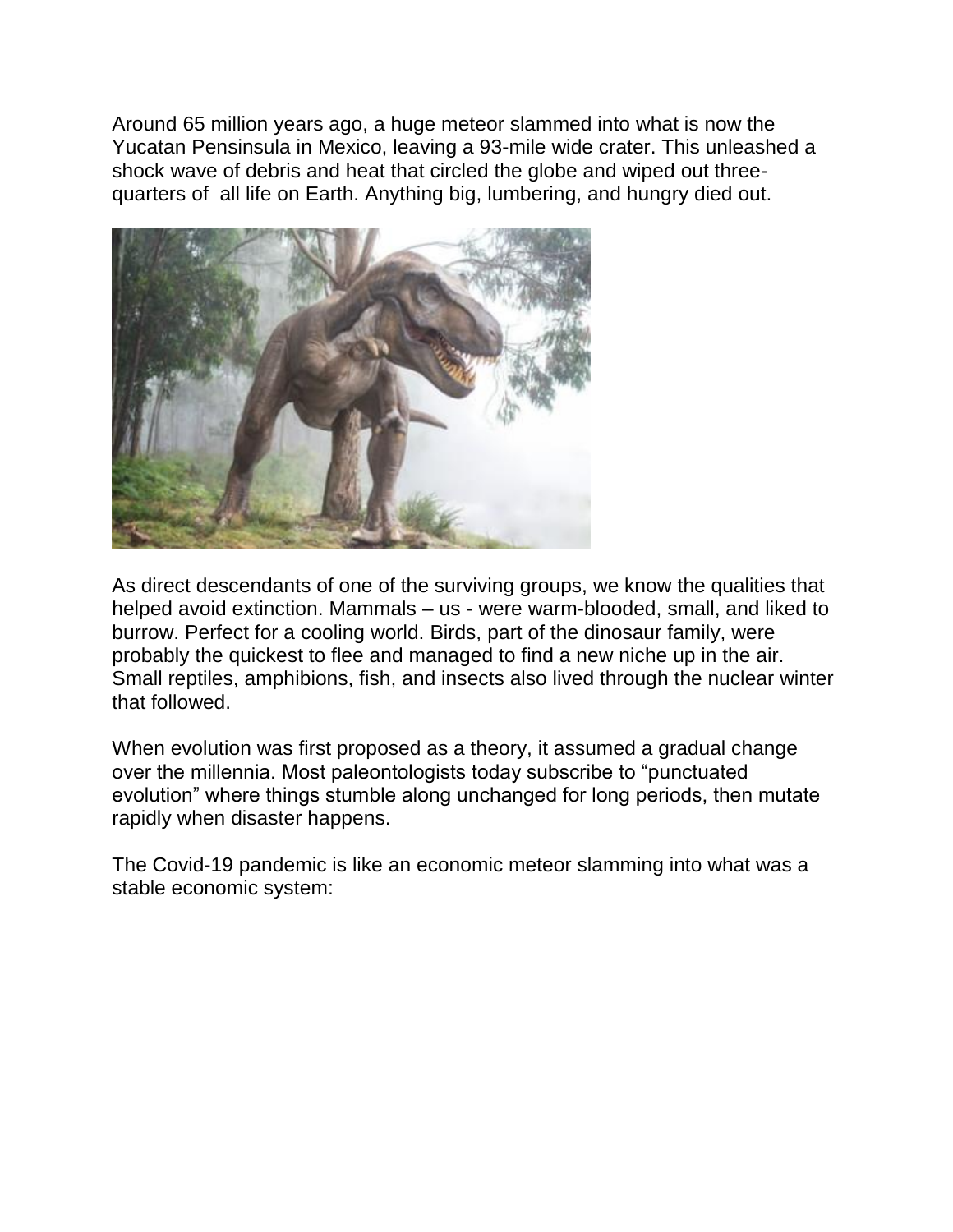

My wife asked me the other day which companies will prosper at the end of this epic pandemic and I replied with my meteor and dinosaur story.

"It is too early to tell," I said, "which companies are T-Rex's and which are birds". The dust is still flying and the survivors are struggling to adapt.

Once the sky clears, and it will, new companies will dominate. Some are obvious today, like Costco (**NASDAQ COST**) and Amazon (**NASDAQ AMZN**) but others will pop up that we haven't even heard of yet. The company we know as Google - Alphabet (**NASDAQ GOOGL**) – was virtually unknown in the dot.com crash and did not become a public company until 2004. Now it is one of the largest companies on Earth.

Earth's eras were dominated in turn by bacteria, invertebrates, reptiles, dinosaurs, and finally mammals. Just as these eras were marked by a dominant life theme, each decade in recent financial history has been marked by a dominant asset class. The most recent has been the rise of the internet giants, the so-called FAANG (Facebook, Apple, Amazon, Netflix, Google) stocks. Some strategists today speculate that the 2020's dominant sector will be health care. Biotechnology is still in its infancy, is growing rapidly, and has just received an enormous push from all the research done into Covid-19. We may be on the cusp of dramatic improvements to everything from cancer treatments to even life extension.

Couple biotechnology with a renewed focus on hospitals, infections, and a glaring need for better care of our seniors and you might have the recipe for a decade-long boom.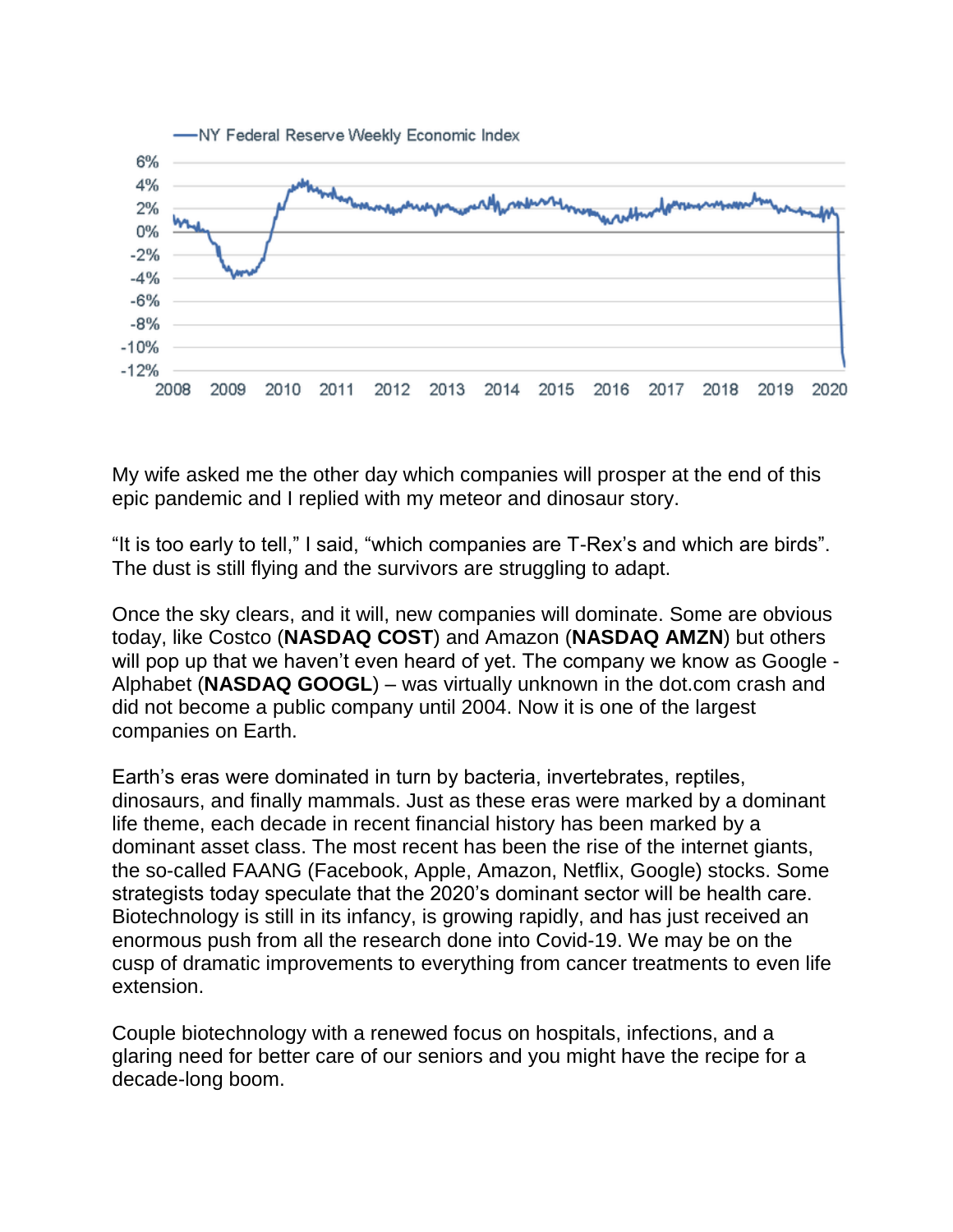#### **Investment Themes by Decade**



Source[: https://affinitypw.com/news-and-views/article/10-year-itch](https://affinitypw.com/news-and-views/article/10-year-itch) and [https://www.bissan.es/donde-esta-el-minimo](https://www.bissan.es/donde-esta-el-minimo-del-mercado/)[del-mercado/\)](https://www.bissan.es/donde-esta-el-minimo-del-mercado/)

## **Markets are Forward-Looking**

Markets rallied in April because of government stimulus and optimism that pandemic deaths had peaked. It was a highly confusing month for investors because it was still full of bad news. New York, for example, kept seeing higher death counts even as stocks screamed higher. Stock markets bottom 5 months before recessions end, on average, leading some to think an economic recovery is on the horizon.

Economic data is getting better by the day, but the hard slog is ahead of us. Restaurants will open with half-capacity, as will airlines and movie theatres. Concerts and sporting events remain closed with no dates set for re-opening.

Signs of thawing are becoming more apparent, however. RBC published data from cell-phone and credit card purchasers to show the economy bottomed around April 1st.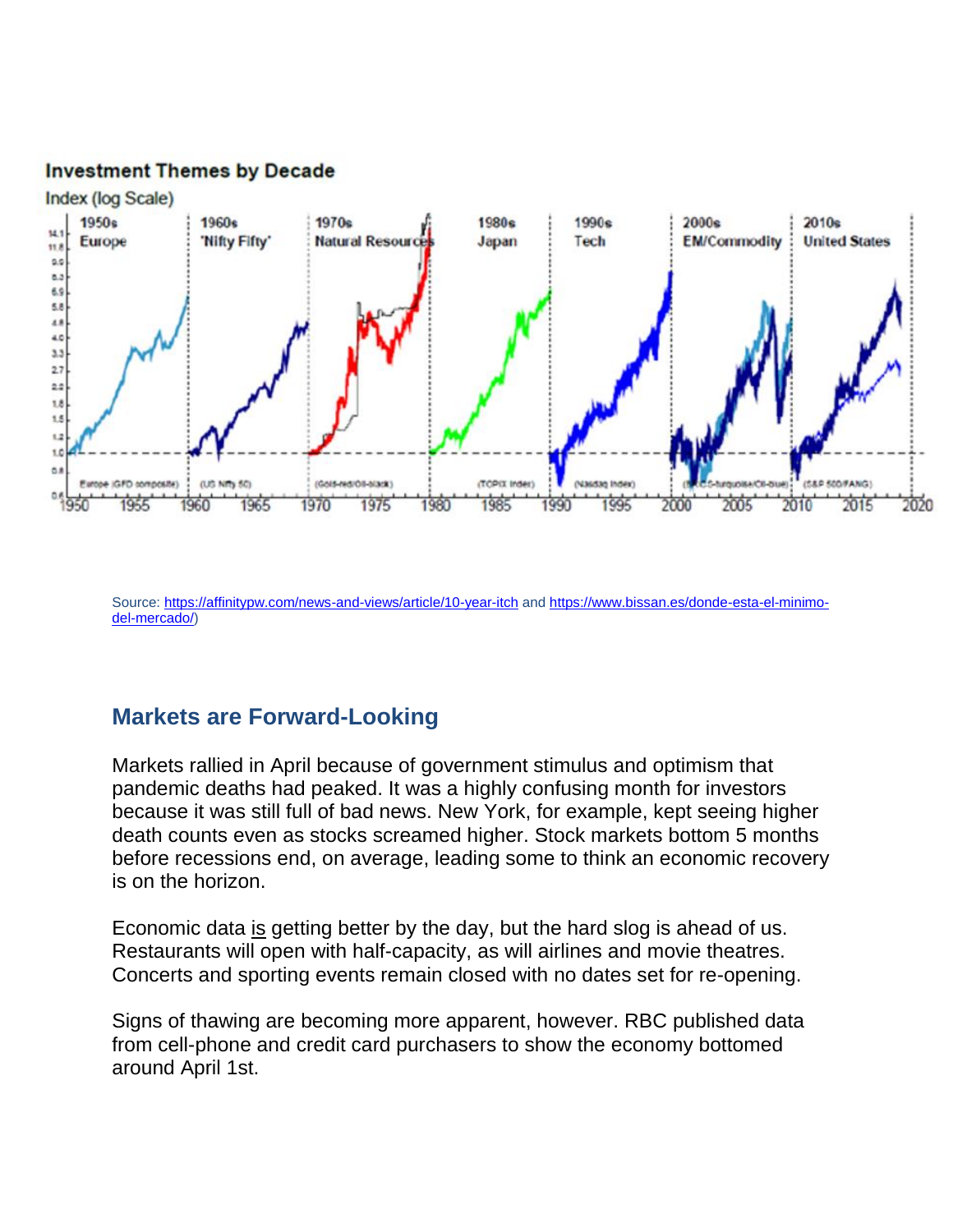

As the economy opens, we will see unemployment rapidly decrease. Most unemployed Americans were temporarily laid off from their jobs, with nearly 80% classified as *furloughed* (which means leave of absence). There will be permanent layoffs, we know, but most jobs will return. One example is home applications, which were up 11% last week over the month before. Perhaps the shelter-at-home lockdown is the calalyst for millennials to finally move out of the basement.

However, as the data gets better, markets may decline. Many stocks have risen too far on hopes for a vaccine and bigger and bigger government bailouts. What happens when the bailouts stop? What we need never comes as fast as we want it to (just ask any kid at Christmas), so any stutters in the openings will be a disappointment.

There is also an internal battle between growth investors and value investors. The growth investors, riding the coattails of Apple (**NASDAQ AAPL**) and Microsoft (**NASDAQ MSFT**), have carried the year so far. Companies like these are crushing their competitors, so it is no surprise.

The value camp sees tempting bargains in the losers in this pandemic. Banks and insurance companies trade below book value and many industrial stocks are at their lowest levels in a decade. Value investors see this as a generational opportunity to pick up true bargains.

The result? Lots of emotion, but little locomotion until the winners sort themselves out. Expect this to be the theme for markets for the next while.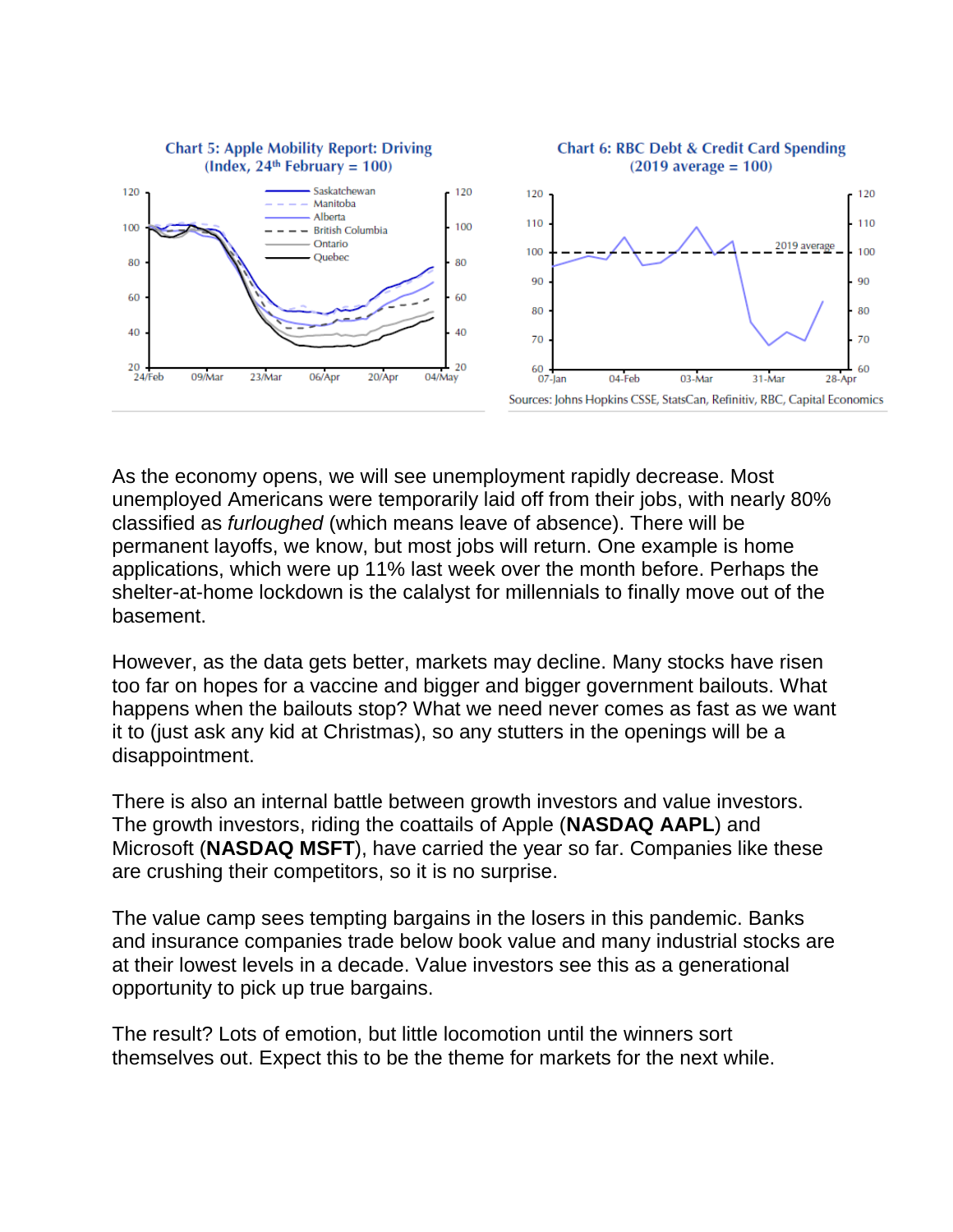## **The Good, The Bad and The Ugly**

A blogger we read called this the *Clint Eastwood Market* because stocks today are either Good, Bad, or Ugly. And none of them are easy investments right now.

Both the Good and Ugly categories are holds. In other words, "hold 'em if you got 'em" because the Good stocks are too late to buy more and the Ugly stocks are too early to touch.

Where we are doing most of our research is in the Bad category. These are stocks that have been hurt by the pandemic but have potential catalysts to turn around sooner.

#### *The Good*

Technology and health care comprise most of this list. The Work-From-Home movement has seen Netflix log record downloads while Amazon had to hire 170,000 more workers to keep up. Apple has now surpassed 500 million users for its Music and other monthly services, and Facebook now serves 40% of the world's population. Great companies, but hard to chase them up here.

Over in health care, there are close to 90 vaccines and anti-viral drugs in the research pipeline. Governments are throwing billions at anything to do with Covid-19: test kits, masks, gowns, and face shields are all on back order. Telemedicine is now a normal way to see your doctor.

Gold is another clear beneficiary. Not so much because of the problem (the virus), but because of the solution (0% interest rates and money printing). Some of us on the Dividend Value team think gold will go much higher while others think it is grandpa's folly. We argue about gold every week in our shop!

### *The Bad*

These are companies and industries that have been hurt but have a catalyst to turn around sooner:

- Packaged food We used to hate canned soup. Now we stockpile it.
- Elective surgery and medical devices Our aging population hasn't gone away. They will need new hips and pacemakers more than ever.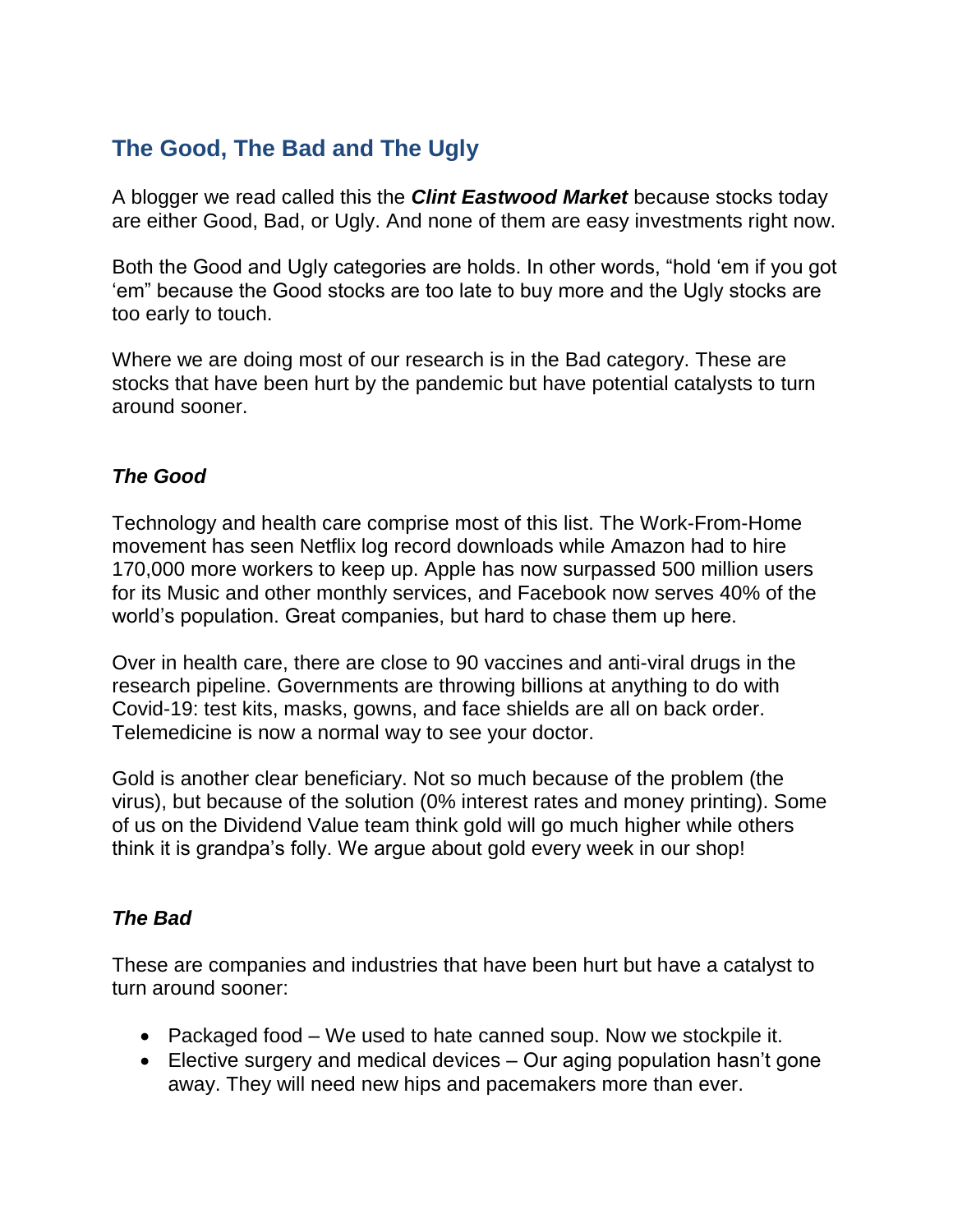- Plastics makers Disposable plastic shopping bags are back, and more and more food is being pre-wrapped (a setback for the environment).
- Building cleaning and retrofitting Expect to see office cleaners in the daytime now cleanng every surface. Air ducts need better filters and buildings need to be opened to let in fresh air.
- Defense companies Governments are spending more on masks than on missiles right now, but not forever. The divide between the US and China is only getting wider.
- Refiners We will drive and fly again. The companies that refine gasoline and jet fuel will profit mightily from all this cheap oil.
- $\bullet$  Industrial construction India has reached out to more than 1,000 U.S. companies to offer incentives to relocate from China to India. Japan has budgeted \$2.2 billion to help shift factories home from China, and Europe and the US are contemplating doing exactly the same thing. Expect to see a boom in local factory construction in the years ahead.

## *The Ugly*

These are the companies most affected by the coronavirus. All of the recent bankruptcies - J. Crew, Neiman Marcus, JC Penney, Aldo, Pier One, True Religion, Cirque du Soleil– come from these industries. It will likely be years before we see revenues from these sectors return to 2019 levels. There are likely wonderful trades here because of the deeply depressed prices. There will also be more dividend cuts and bankruptcies, so we tread extra cautiously with these groups:

- Cruise lines
- Banks
- Airlines
- Oil
- REITs
- Insurance
- Hotels
- Entertainment

Our offer for hand-made masks is still open. We just received a fresh shipment!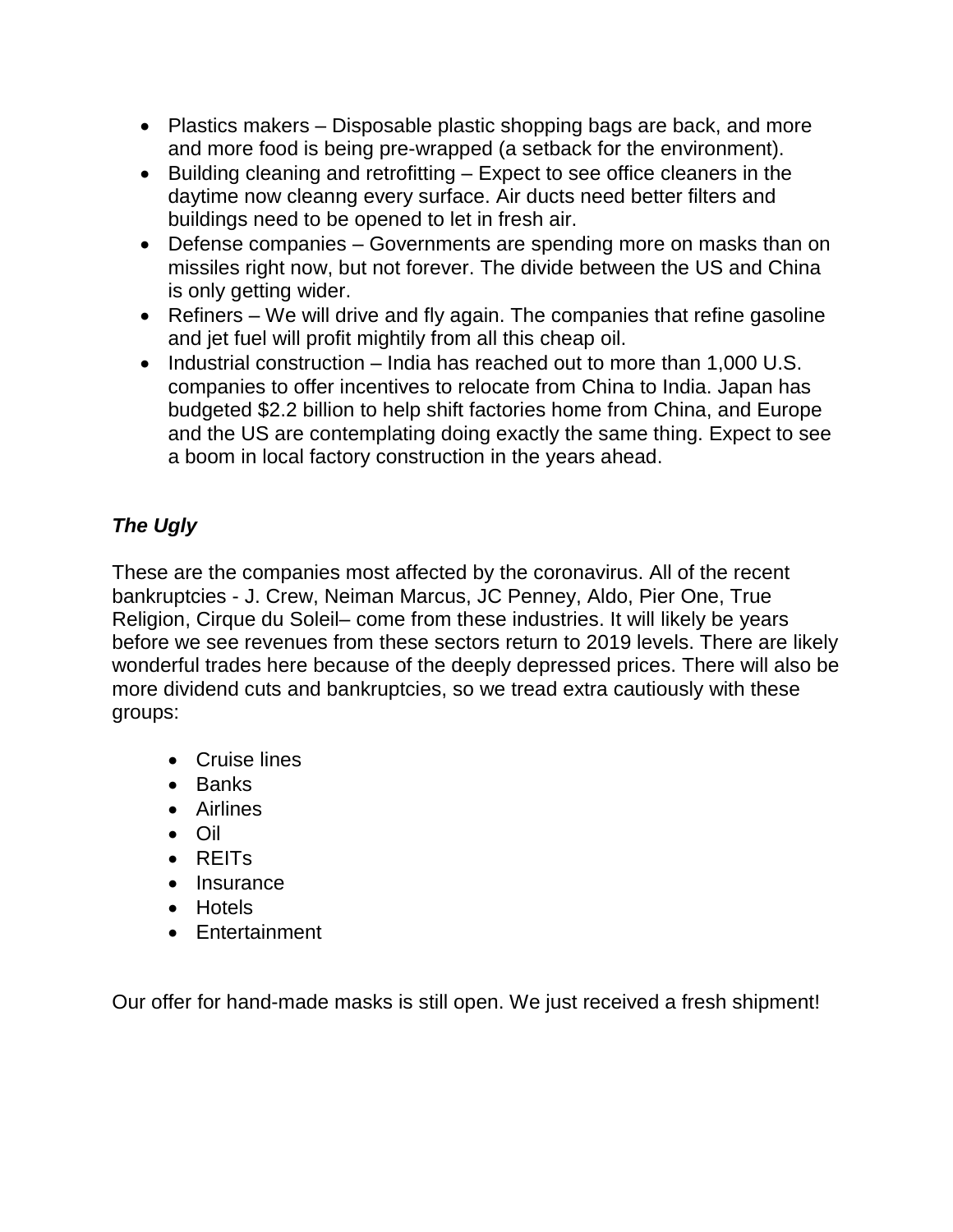## *Thank you for your referrals this month! They are always handled with great care and discretion.*

#### **[http://www.dividendvaluepartners.com](https://urldefense.proofpoint.com/v2/url?u=http-3A__www.dividendvaluepartners.com&d=DwMFAw&c=K3dQCUGiI1B95NJ6cl3GoyhMW2dvBOfimZA-83UXll0&r=_6MBBSGYsFznIBwslhTiqBKEz4pHUCTd_9tbh_EpUMY&m=scBAtuMDuWZwK1IVr5YXjdB6aRS-faGHAMq3jOn6sJU&s=enZqe4ZgcjH_33x5dT-vZq9A37d4AhNkXvjc6AbmYww&e=)**

We thank you for your business and your referrals and we hope you find our site user friendly and informative. We welcome your comments.

#### **How to contact us:**

[paul.siluch@raymondjames.ca](https://owa-kel.raymondjames.ca/owa/redir.aspx?SURL=z0BxOCXDlQ-Aad1f_a9igaARxm5Rd1VXE7UcmD4mZ3IZiacj7DPTCG0AYQBpAGwAdABvADoAcABhAHUAbAAuAHMAaQBsAHUAYwBoAEAAcgBhAHkAbQBvAG4AZABqAGEAbQBlAHMALgBjAGEA&URL=mailto%3apaul.siluch%40raymondjames.ca) [lisa.hill@raymondjames.ca](https://owa-kel.raymondjames.ca/owa/redir.aspx?SURL=glaBgdTdxPMFpiw4eumg-PzZXpo9vJyObrXLs1TKtIAZiacj7DPTCG0AYQBpAGwAdABvADoAbABpAHMAYQAuAGgAaQBsAGwAQAByAGEAeQBtAG8AbgBkAGoAYQBtAGUAcwAuAGMAYQA.&URL=mailto%3alisa.hill%40raymondjames.ca) [peter.mazzoni@raymondjames.ca](https://owa-kel.raymondjames.ca/owa/redir.aspx?SURL=3c7mDL9-cZxYXt7CvkOu20QVFy1WCaDQxUZ3BQE6vecZiacj7DPTCG0AYQBpAGwAdABvADoAcABlAHQAZQByAC4AbQBhAHoAegBvAG4AaQBAAHIAYQB5AG0AbwBuAGQAagBhAG0AZQBzAC4AYwBhAA..&URL=mailto%3apeter.mazzoni%40raymondjames.ca) [sharonmitchell@raymondjames.ca](mailto:sharonmitchell@raymondjames.ca)

#### (250) 405-2417

#### *Disclaimers*

*[The information contained in this newsletter was obtained from sources believed to be reliable, however, we cannot](https://owa-kel.raymondjames.ca/owa/redir.aspx?SURL=z0BxOCXDlQ-Aad1f_a9igaARxm5Rd1VXE7UcmD4mZ3IZiacj7DPTCG0AYQBpAGwAdABvADoAcABhAHUAbAAuAHMAaQBsAHUAYwBoAEAAcgBhAHkAbQBvAG4AZABqAGEAbQBlAHMALgBjAGEA&URL=mailto%3apaul.siluch%40raymondjames.ca)  represent that it is accurate or complete. [It is provided as a general source of information and should not be](https://owa-kel.raymondjames.ca/owa/redir.aspx?SURL=z0BxOCXDlQ-Aad1f_a9igaARxm5Rd1VXE7UcmD4mZ3IZiacj7DPTCG0AYQBpAGwAdABvADoAcABhAHUAbAAuAHMAaQBsAHUAYwBoAEAAcgBhAHkAbQBvAG4AZABqAGEAbQBlAHMALgBjAGEA&URL=mailto%3apaul.siluch%40raymondjames.ca)  [considered personal investment advice or solicitation to buy or sell securities.](https://owa-kel.raymondjames.ca/owa/redir.aspx?SURL=z0BxOCXDlQ-Aad1f_a9igaARxm5Rd1VXE7UcmD4mZ3IZiacj7DPTCG0AYQBpAGwAdABvADoAcABhAHUAbAAuAHMAaQBsAHUAYwBoAEAAcgBhAHkAbQBvAG4AZABqAGEAbQBlAHMALgBjAGEA&URL=mailto%3apaul.siluch%40raymondjames.ca) The views expressed are those of the [authors, Paul Siluch and Lisa Hill, and not necessarily those of Raymond James Ltd.](https://owa-kel.raymondjames.ca/owa/redir.aspx?SURL=z0BxOCXDlQ-Aad1f_a9igaARxm5Rd1VXE7UcmD4mZ3IZiacj7DPTCG0AYQBpAGwAdABvADoAcABhAHUAbAAuAHMAaQBsAHUAYwBoAEAAcgBhAHkAbQBvAG4AZABqAGEAbQBlAHMALgBjAGEA&URL=mailto%3apaul.siluch%40raymondjames.ca) Commissions, trailing [commissions, management fees and expenses all may be associated with mutual funds.](https://owa-kel.raymondjames.ca/owa/redir.aspx?SURL=z0BxOCXDlQ-Aad1f_a9igaARxm5Rd1VXE7UcmD4mZ3IZiacj7DPTCG0AYQBpAGwAdABvADoAcABhAHUAbAAuAHMAaQBsAHUAYwBoAEAAcgBhAHkAbQBvAG4AZABqAGEAbQBlAHMALgBjAGEA&URL=mailto%3apaul.siluch%40raymondjames.ca) Please read the prospectus before investing. [The indicated rates of return are the historical annual compounded total returns including changes](https://owa-kel.raymondjames.ca/owa/redir.aspx?SURL=z0BxOCXDlQ-Aad1f_a9igaARxm5Rd1VXE7UcmD4mZ3IZiacj7DPTCG0AYQBpAGwAdABvADoAcABhAHUAbAAuAHMAaQBsAHUAYwBoAEAAcgBhAHkAbQBvAG4AZABqAGEAbQBlAHMALgBjAGEA&URL=mailto%3apaul.siluch%40raymondjames.ca)  [in unit value and reinvestment of all distributions and do not take into account sales, redemption, distribution or](https://owa-kel.raymondjames.ca/owa/redir.aspx?SURL=z0BxOCXDlQ-Aad1f_a9igaARxm5Rd1VXE7UcmD4mZ3IZiacj7DPTCG0AYQBpAGwAdABvADoAcABhAHUAbAAuAHMAaQBsAHUAYwBoAEAAcgBhAHkAbQBvAG4AZABqAGEAbQBlAHMALgBjAGEA&URL=mailto%3apaul.siluch%40raymondjames.ca)  [optional charges or income taxes payable by any security holder that would have reduced returns. Mutual funds are](https://owa-kel.raymondjames.ca/owa/redir.aspx?SURL=z0BxOCXDlQ-Aad1f_a9igaARxm5Rd1VXE7UcmD4mZ3IZiacj7DPTCG0AYQBpAGwAdABvADoAcABhAHUAbAAuAHMAaQBsAHUAYwBoAEAAcgBhAHkAbQBvAG4AZABqAGEAbQBlAHMALgBjAGEA&URL=mailto%3apaul.siluch%40raymondjames.ca)  [not guaranteed, their values change frequently and past performance may not be repeated.](https://owa-kel.raymondjames.ca/owa/redir.aspx?SURL=z0BxOCXDlQ-Aad1f_a9igaARxm5Rd1VXE7UcmD4mZ3IZiacj7DPTCG0AYQBpAGwAdABvADoAcABhAHUAbAAuAHMAaQBsAHUAYwBoAEAAcgBhAHkAbQBvAG4AZABqAGEAbQBlAHMALgBjAGEA&URL=mailto%3apaul.siluch%40raymondjames.ca) This newsletter is [intended for distribution only in those jurisdictions where Raymond James Ltd. is registered as a dealer in](https://owa-kel.raymondjames.ca/owa/redir.aspx?SURL=z0BxOCXDlQ-Aad1f_a9igaARxm5Rd1VXE7UcmD4mZ3IZiacj7DPTCG0AYQBpAGwAdABvADoAcABhAHUAbAAuAHMAaQBsAHUAYwBoAEAAcgBhAHkAbQBvAG4AZABqAGEAbQBlAHMALgBjAGEA&URL=mailto%3apaul.siluch%40raymondjames.ca)  securities. [Any distribution or dissemination of this newsletter in any other jurisdiction is strictly prohibited.](https://owa-kel.raymondjames.ca/owa/redir.aspx?SURL=z0BxOCXDlQ-Aad1f_a9igaARxm5Rd1VXE7UcmD4mZ3IZiacj7DPTCG0AYQBpAGwAdABvADoAcABhAHUAbAAuAHMAaQBsAHUAYwBoAEAAcgBhAHkAbQBvAG4AZABqAGEAbQBlAHMALgBjAGEA&URL=mailto%3apaul.siluch%40raymondjames.ca) This [newsletter is not intended for nor should it be distributed to any person in the USA. Raymond James Ltd. is a member](https://owa-kel.raymondjames.ca/owa/redir.aspx?SURL=z0BxOCXDlQ-Aad1f_a9igaARxm5Rd1VXE7UcmD4mZ3IZiacj7DPTCG0AYQBpAGwAdABvADoAcABhAHUAbAAuAHMAaQBsAHUAYwBoAEAAcgBhAHkAbQBvAG4AZABqAGEAbQBlAHMALgBjAGEA&URL=mailto%3apaul.siluch%40raymondjames.ca)  [of the Canadian Investor Protection Fund.](https://owa-kel.raymondjames.ca/owa/redir.aspx?SURL=z0BxOCXDlQ-Aad1f_a9igaARxm5Rd1VXE7UcmD4mZ3IZiacj7DPTCG0AYQBpAGwAdABvADoAcABhAHUAbAAuAHMAaQBsAHUAYwBoAEAAcgBhAHkAbQBvAG4AZABqAGEAbQBlAHMALgBjAGEA&URL=mailto%3apaul.siluch%40raymondjames.ca)* 

*Raymond James [does not accept orders and/or instructions regarding your account by e-mail, voice mail, fax or any](https://owa-kel.raymondjames.ca/owa/redir.aspx?SURL=z0BxOCXDlQ-Aad1f_a9igaARxm5Rd1VXE7UcmD4mZ3IZiacj7DPTCG0AYQBpAGwAdABvADoAcABhAHUAbAAuAHMAaQBsAHUAYwBoAEAAcgBhAHkAbQBvAG4AZABqAGEAbQBlAHMALgBjAGEA&URL=mailto%3apaul.siluch%40raymondjames.ca)  alternate method. [Transactional details do not supersede normal trade confirmations or statements.](https://owa-kel.raymondjames.ca/owa/redir.aspx?SURL=z0BxOCXDlQ-Aad1f_a9igaARxm5Rd1VXE7UcmD4mZ3IZiacj7DPTCG0AYQBpAGwAdABvADoAcABhAHUAbAAuAHMAaQBsAHUAYwBoAEAAcgBhAHkAbQBvAG4AZABqAGEAbQBlAHMALgBjAGEA&URL=mailto%3apaul.siluch%40raymondjames.ca) E-mail sent [through the Internet is not secure or confidential.](https://owa-kel.raymondjames.ca/owa/redir.aspx?SURL=z0BxOCXDlQ-Aad1f_a9igaARxm5Rd1VXE7UcmD4mZ3IZiacj7DPTCG0AYQBpAGwAdABvADoAcABhAHUAbAAuAHMAaQBsAHUAYwBoAEAAcgBhAHkAbQBvAG4AZABqAGEAbQBlAHMALgBjAGEA&URL=mailto%3apaul.siluch%40raymondjames.ca) We reserve the right to monitor all e-mail.*

*[Any information provided in this e-mail has been prepared from sources believed to be reliable, but is not guaranteed](https://owa-kel.raymondjames.ca/owa/redir.aspx?SURL=z0BxOCXDlQ-Aad1f_a9igaARxm5Rd1VXE7UcmD4mZ3IZiacj7DPTCG0AYQBpAGwAdABvADoAcABhAHUAbAAuAHMAaQBsAHUAYwBoAEAAcgBhAHkAbQBvAG4AZABqAGEAbQBlAHMALgBjAGEA&URL=mailto%3apaul.siluch%40raymondjames.ca)  by Raymond James [and is not a complete summary or statement of all available data necessary for making an](https://owa-kel.raymondjames.ca/owa/redir.aspx?SURL=z0BxOCXDlQ-Aad1f_a9igaARxm5Rd1VXE7UcmD4mZ3IZiacj7DPTCG0AYQBpAGwAdABvADoAcABhAHUAbAAuAHMAaQBsAHUAYwBoAEAAcgBhAHkAbQBvAG4AZABqAGEAbQBlAHMALgBjAGEA&URL=mailto%3apaul.siluch%40raymondjames.ca)  investment decision. [Any information provided is for informational purposes only and does not constitute a](https://owa-kel.raymondjames.ca/owa/redir.aspx?SURL=z0BxOCXDlQ-Aad1f_a9igaARxm5Rd1VXE7UcmD4mZ3IZiacj7DPTCG0AYQBpAGwAdABvADoAcABhAHUAbAAuAHMAaQBsAHUAYwBoAEAAcgBhAHkAbQBvAG4AZABqAGEAbQBlAHMALgBjAGEA&URL=mailto%3apaul.siluch%40raymondjames.ca)  recommendation. Raymond James [and its employees may own options, rights or warrants to purchase any of the](https://owa-kel.raymondjames.ca/owa/redir.aspx?SURL=z0BxOCXDlQ-Aad1f_a9igaARxm5Rd1VXE7UcmD4mZ3IZiacj7DPTCG0AYQBpAGwAdABvADoAcABhAHUAbAAuAHMAaQBsAHUAYwBoAEAAcgBhAHkAbQBvAG4AZABqAGEAbQBlAHMALgBjAGEA&URL=mailto%3apaul.siluch%40raymondjames.ca)  securities mentioned in e-mail. [This e-mail is intended only for the person or entity to which it is addressed and may](https://owa-kel.raymondjames.ca/owa/redir.aspx?SURL=z0BxOCXDlQ-Aad1f_a9igaARxm5Rd1VXE7UcmD4mZ3IZiacj7DPTCG0AYQBpAGwAdABvADoAcABhAHUAbAAuAHMAaQBsAHUAYwBoAEAAcgBhAHkAbQBvAG4AZABqAGEAbQBlAHMALgBjAGEA&URL=mailto%3apaul.siluch%40raymondjames.ca)*  contain confidential and/or privileged material. Any review, retransmission, dissemination or other use of, or taking of *[any action in reliance upon, this information by persons or entities other than the intended recipient is prohibited.](https://owa-kel.raymondjames.ca/owa/redir.aspx?SURL=z0BxOCXDlQ-Aad1f_a9igaARxm5Rd1VXE7UcmD4mZ3IZiacj7DPTCG0AYQBpAGwAdABvADoAcABhAHUAbAAuAHMAaQBsAHUAYwBoAEAAcgBhAHkAbQBvAG4AZABqAGEAbQBlAHMALgBjAGEA&URL=mailto%3apaul.siluch%40raymondjames.ca)*

*This email newsletter may provide links to other Internet sites for the convenience of users. Raymond James Ltd. is not responsible for the availability or content of these external sites, nor does Raymond James Ltd endorse, warrant*